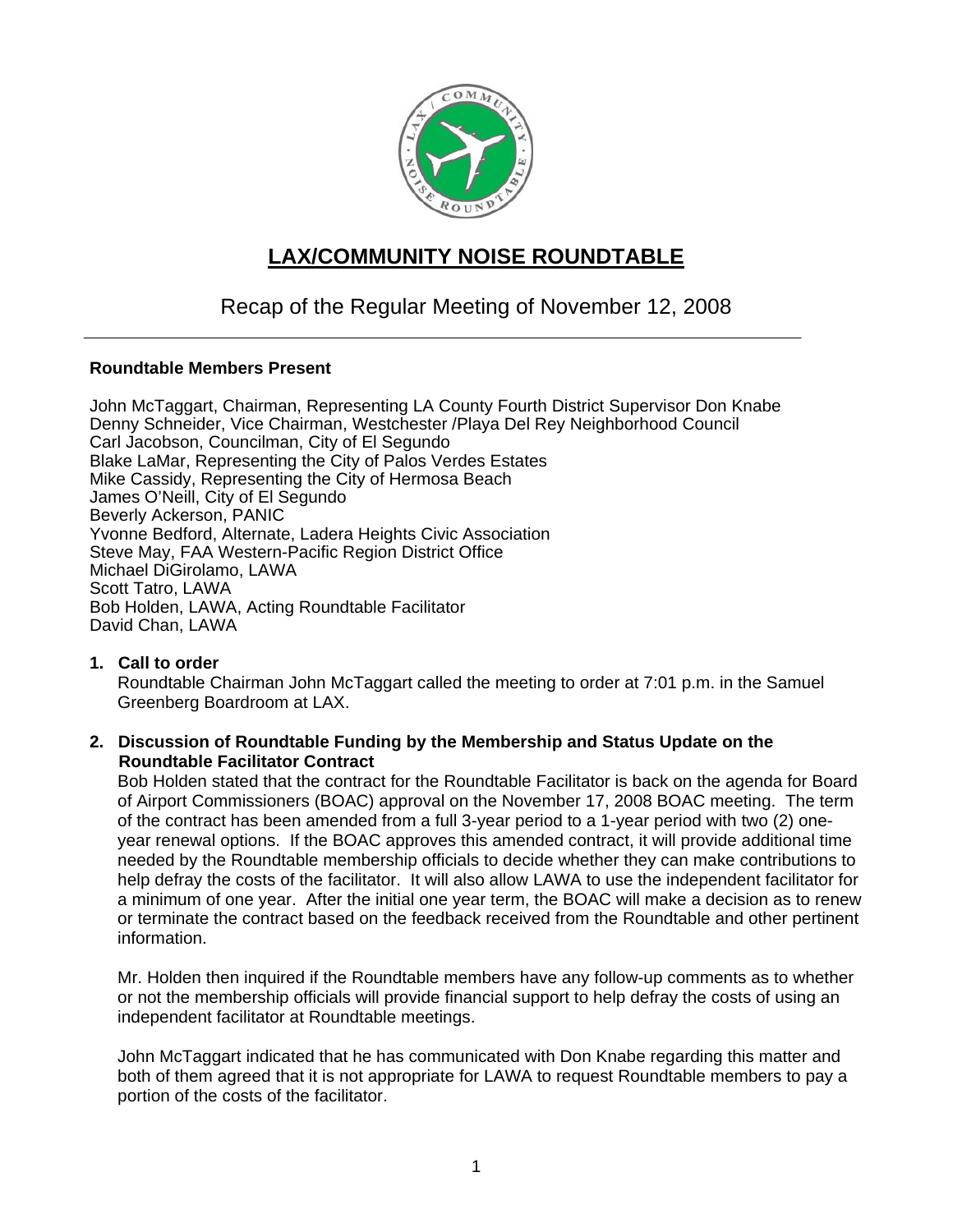Denny Schneider indicated that it is fair to state that the Roundtable members should not be required to make contributions to help offset the costs of the facilitator.

James O'Neill stated that a conference call was conducted with six members of the Roundtable to discuss to this matter. He stated that all members participated in the conference call agreed that they should not have to pay for the contract of the facilitator.

Mr. O'Neill also indicated he wrote a letter on behalf of the Roundtable to provide a formal response to the BOAC on this matter. The letter provides several reasons that the Roundtable members would not provide financial support to help offset the costs of the facilitator. The letter also urges the BOAC to examine the cost of the contract as it would seem high for the responsibilities of a facilitator.

A motion was made to accept the letter as written. The motion was seconded and passed.

Note: On November 17, 2008, the BOAC approved the facilitator contract with the condition that the total cost of the contract be reduced by 10%.

#### **3. Review/Discussion of the Roundtable's Work Program**

David Chan indicated that he has updated the Work Program to include accomplishments or progresses that were made in 2008. He led the review of each work item with the Roundtable members. The following is a summary of the work items discussed at the meeting.

#### Work Item - I A. Extended Downwind Approach

This item was updated to indicate that LAWA will continue monitoring extended downwind approach operations and provide statistical updates to the Roundtable.

#### Work Item – I B. Missed Approaches/Go-Arounds

This item was updated to indicate that LAWA will continue to monitor go-around operations and provide statistical updates to the Roundtable.

#### Work Item – I C. FAA Southern California Airspace Redesign Project

This item was updated to indicate that LAWA provided information update on the East Coast Airspace Redesign Project in March 2008.

Mr. Chan also provided an update on the West Coast Airspace Redesign Project. He stated that a recent article on the Airport Noise Report indicated that from 2009 to 2013, the FAA is planning to redesign the airspace on seven metropolitan areas, one of which includes Los Angeles. However, the article did not indicate that the funding for the project in the Los Angeles area was restored or not. Mr. Chan stated that he contacted Kathryn Higgins of the FAA regarding this matter and Ms. Higgins indicated that no order was issued to start the project and that the funding was not restored at this time.

Mr. Holden suggested that the Roundtable should write a letter to the FAA to request that the Airspace Redesign Project should be given priority to the Los Angeles area.

Mr. Denny Schneider inquired if a response was received from the FAA regarding the funding issue for the Airspace Redesign Project. Mr. Bob Holden replied that no response was received from the FAA on that matter.

Mr. Steve May requested that the Roundtable provide him a copy of the letter that was sent to FAA and he will check if a response was provided and report back to the Roundtable on the next meeting. A copy of the letter was provided to Mr. May on the following day.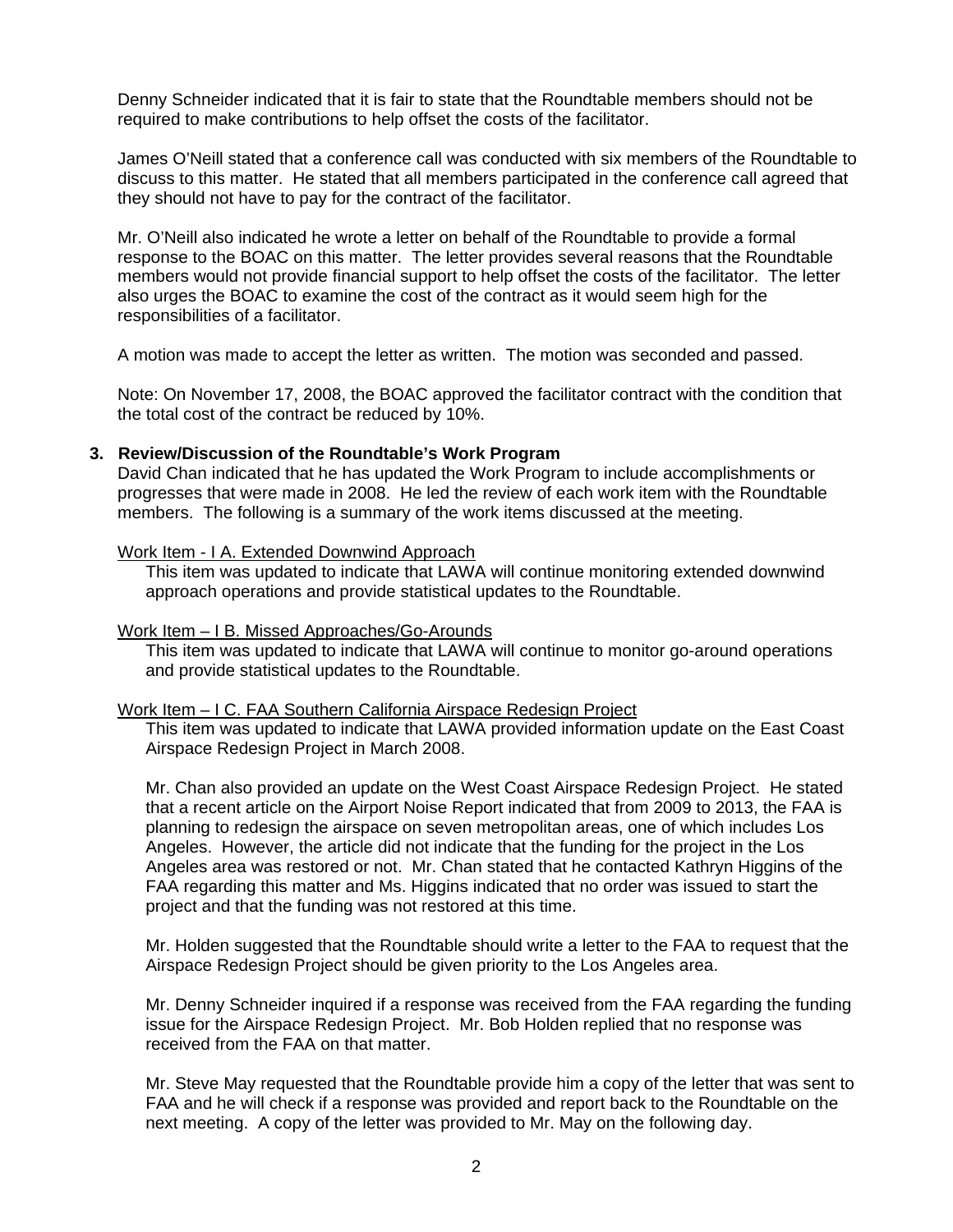It was decided that the Roundtable will wait for Mr. May's report on next meeting before writing another letter to the FAA.

#### Work Item – I D. Aircraft Arrivals Outside Regular Approach Paths

This item was updated to indicate that LAWA will continue to monitor short turn operations and provide statistical updates to the Roundtable.

#### Work Item – II A. East Departures between 12 am and 6:30 am during Over-Ocean Ops or West **Ops**

This item was updated to indicate that the fleet mix forecast report for the Part 161 Study was finalized on October 1, 2008 and that the work on the Part 161 Study will recommence. It is expected that LAWA will submit application to FAA by December 2009. It was also noted that LAWA will continue to monitor non-comforting east departures and provide statistical updates to the Roundtable.

Denny Schneider mentioned that he has previously requested to obtain a copy of the fleet mix forecast report and has not received it. Mr. Bob Holden stated that he will check with Roger Johnson on that request.

#### Work Item – II B. Early Turn of Aircraft Departing to the West

This item was updated to indicate that the FAA published revised RNAV procedures in December 2007 to help reduce early turns from runway 25R departures. It was also noted that LAWA will continue providing statistical updates of early turn operations to the Roundtable.

#### Work Item - II C. Turboprop Community Overflights

It was noted that the FAA developed a new RNAV procedure for turboprop aircraft called JEDDD in April 2008 to reroute turboprops further offshore from the PV Peninsula. The JEDDD procedure, however, will not reroute turboprops with destinations to ONT, PSP, and SNA. The procedure is currently in the testing phase which is expected to be completed by the end of 2008.

It was also noted that LAWA will continue to monitor turboprop operations and provide statistical updates to the Roundtable.

Michael DiGirolamo mentioned that American Eagle is replacing all turboprops with jets beginning in November 2008.

#### Work Item – II D. Improperly Flown LOOP Departures

This item was updated to indicate that LAWA will continue to provide statistical updates of loop departure operations to the Roundtable.

Work Item – II E. Easterly Departures from Northern Runways Turning North No updates were available on this item.

#### Work Item – III A. Low Frequency Noise

No updates were available on this item.

Denny Schneider suggested that the Roundtable should request an updated presentation on low frequency noise (LFN) from Fidell & Associates. Bob Holden advised that HMMH also has the technical knowledge and can provide a presentation on LFN.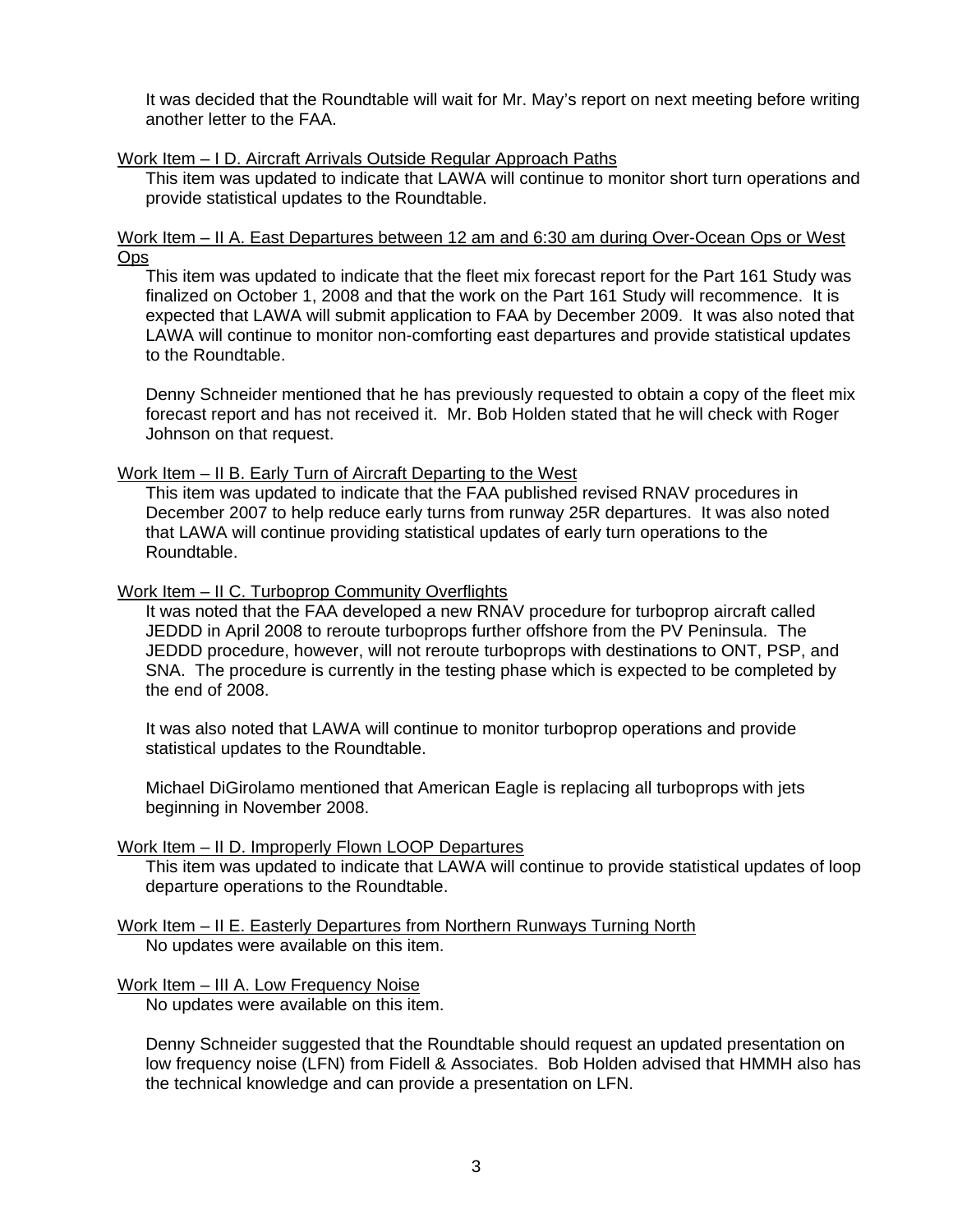#### Work Item – III B. Ground Run-ups During Restricted Hours (2300 to 0600 hrs.)

It was noted that the original plan of the ground run-up monitoring unit was to provide real-time notification to airport operations staff so that they can halt the engine run-up instantly. However, after discussion was made with staff, LAWA determined that it was not necessary to provide real-time notification because staff is constantly inspecting the airfield for engine runups and other activities. Therefore, the monitoring unit will mainly be used to evaluate noise impact of engine run-up activity.

It was also noted that LAWA provided a presentation on the installation of a ground run-up monitor at the Fed Ex maintenance facility on the west side of LAX. The monitoring unit is expected to operational by early 2009.

Denny Schneider provided a diagram created by an environmental firm, CDM, showing a ground run-up enclosure (GRE) to be built at LAX as part of the Taxiway Crossfield Project. LAWA staff was not aware of the plans to build a GRE at LAX. Subsequent investigation by LAWA staff revealed that the future GRE site is at the west end of LAX off Pershing Drive.

#### Work Item – III C. Post-construction Runway Utilization

This item was updated to indicate that LAWA provided a presentation in September 2008 on the south runways utilization covering periods before and after the new center taxiway project was completed on June 21, 2008.

The update also indicated that in October 2008, LAWA provided a detailed explanation of why reopening Taxiway CC is not possible and would not solve the issue of runway 25L departures. Accordingly, LAWA proposed to discontinue the pursuit of reopening taxiway CC as it is not a practical solution for reducing 25L departures. LAWA will continue to work with the FAA to maximize the use of the Preferential Runway Use Procedure.

Representatives from City of El Segundo agreed with LAWA's suggestion to discontinue the pursuit of reopening taxiway CC with the understanding that LAWA will continue to work with the FAA to reduce 25L departures.

#### Work Item – IV A. Expand the LAX Noise Monitoring System

It was noted that there will be a total of 39 noise monitors at LAX with some monitors being placed further out from the airport for measurement of the 60 dB CNEL. As of October 2008, the system is 90% complete and LAWA expects the system to be fully operational by early 2009.

- Work Item IV B. Evaluate the 60 dB CNEL Noise Contour for Eligibility for Sound Insulation It was noted that LAWA staff is participating in the Airport Cooperative Research Program (ACRP) to conduct study and survey of the various programs offered by airports in the U.S. to address noise issues outside of the 65 DNL/CNEL noise contour.
- Work Item IV C. Review Use of Single Event Noise Metrics No updates were available for this item.

#### Work Item – V A. Briefing on the A380 Noise Impacts

Mr. Chan indicated that a lot of progress has been made on this item. In June 2008, a representative from Airbus provided a presentation on the noise impact of the A380 to the Roundtable. Then in August 2008, Roundtable members had the opportunity to experience the noise levels of the A380 while standing on the east end corner of runway 25L when the aircraft arrived at LAX.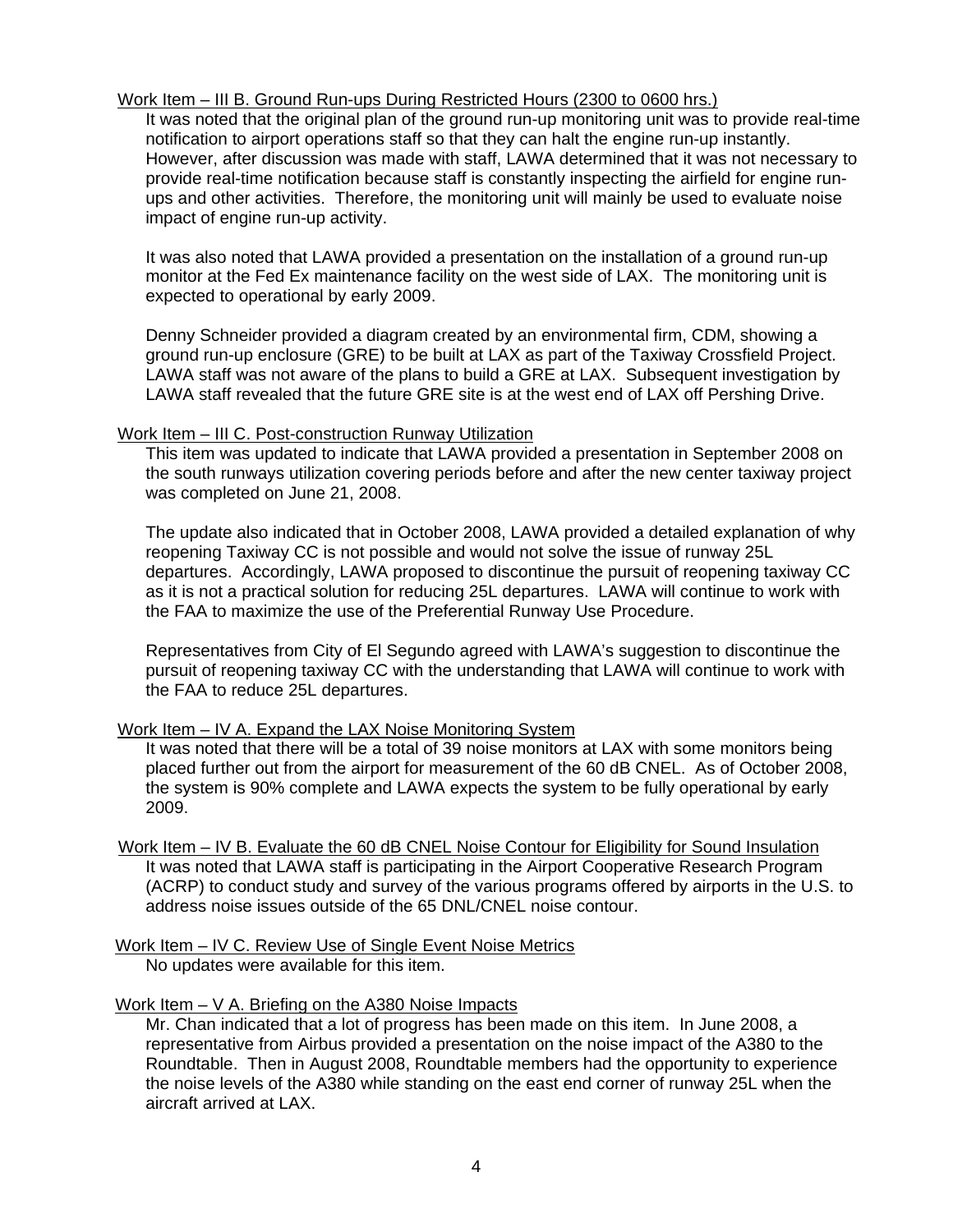In September 2008, LAWA staff provided noise levels comparison of A380, B747, and other aircraft. The results of the noise comparison are not considered to be conclusive as there were only a few A380 operations at the time. Therefore, LAWA will provide additional noise levels information on the A380 after regular service has commenced at LAX.

 Beverly Ackerson requested that the number of passengers along with the gross weight of the aircraft to be included in the noise comparison analysis. Michael DiGirolamo stated that the airlines treat this information as proprietary and it is not readily available to LAWA.

Work Item – V B. Aircraft Noise Stringency Standards via the ICAO and CAEP Processes This item is updated to state that LAWA staff is continuing to work closely with ACI-NA to influence the CAEP process and attempt to get additional noise stringency standards added to the CAEP Work Program.

#### Work Item – VI A. Establish Working Relationships with Other Roundtables

Mr. Chan indicated that he has contacted the SFO Roundtable Coordinator, Mr. David Carbone, to request his presence at the LAX Roundtable. Mr. Carbone said he is interested in attending the LAX Roundtable to discuss plans to establish working relationships between LAX and SFO Roundtables. Mr. Chan stated that once the new facilitator is on board, he will pass on the task to the facilitator to make the necessary arrangement for Mr. Carbone to attend the LAX Roundtable.

Work Item – VI B. LAX Specific Plan Amendment Study (SPAS)

No updates were available for this item.

#### Work Item – VI C. Briefings on Technical Advances Within the Industry

This item is updated to state that in January 2008, the Roundtable Facilitator provided information on retirement of B727 aircraft from UPS and Fed Ex. In March 2008, LAWA staff provided information on replacement of B747-200 with quieter A330 aircraft from Northwest Airlines.

Denny Schneider requested a briefing on the alternative fuel to be used by aircraft.

| Work Item – VI D. Briefings on Relevant Legislative and Regulatory Actions by International, |  |  |  |  |
|----------------------------------------------------------------------------------------------|--|--|--|--|
| <b>Federal and State Agencies</b>                                                            |  |  |  |  |

No updates were available on this item.

James O'Neill suggested that the dates of each last action item should be listed on the Work Program.

#### **4. Status Reports**

#### Update on FAR Part 161 Study at LAX

Bob Holden mentioned that LAWA staff had a meeting with the consultants of Harris Miller Miller and Hanson, Inc earlier on the same day to discuss plans on the Part 161 Study. The consultants indicated that more work is required on the fleet mix forecast report to obtain detailed information to be used on the Integrated Noise Model. Mr. Holden stated that the work on the Part 161 Study is currently underway.

#### Update on New Noise Monitoring System

Mr. Scott Tatro stated that LAWA staff along with manufacturer technicians and oversight consultants conducted the system acceptance testing (SAT) of the new noise monitoring system in October 2008. The SAT consists of checking and testing approximately 50 items which include various system software features, processes, and hardware components. Overall, the